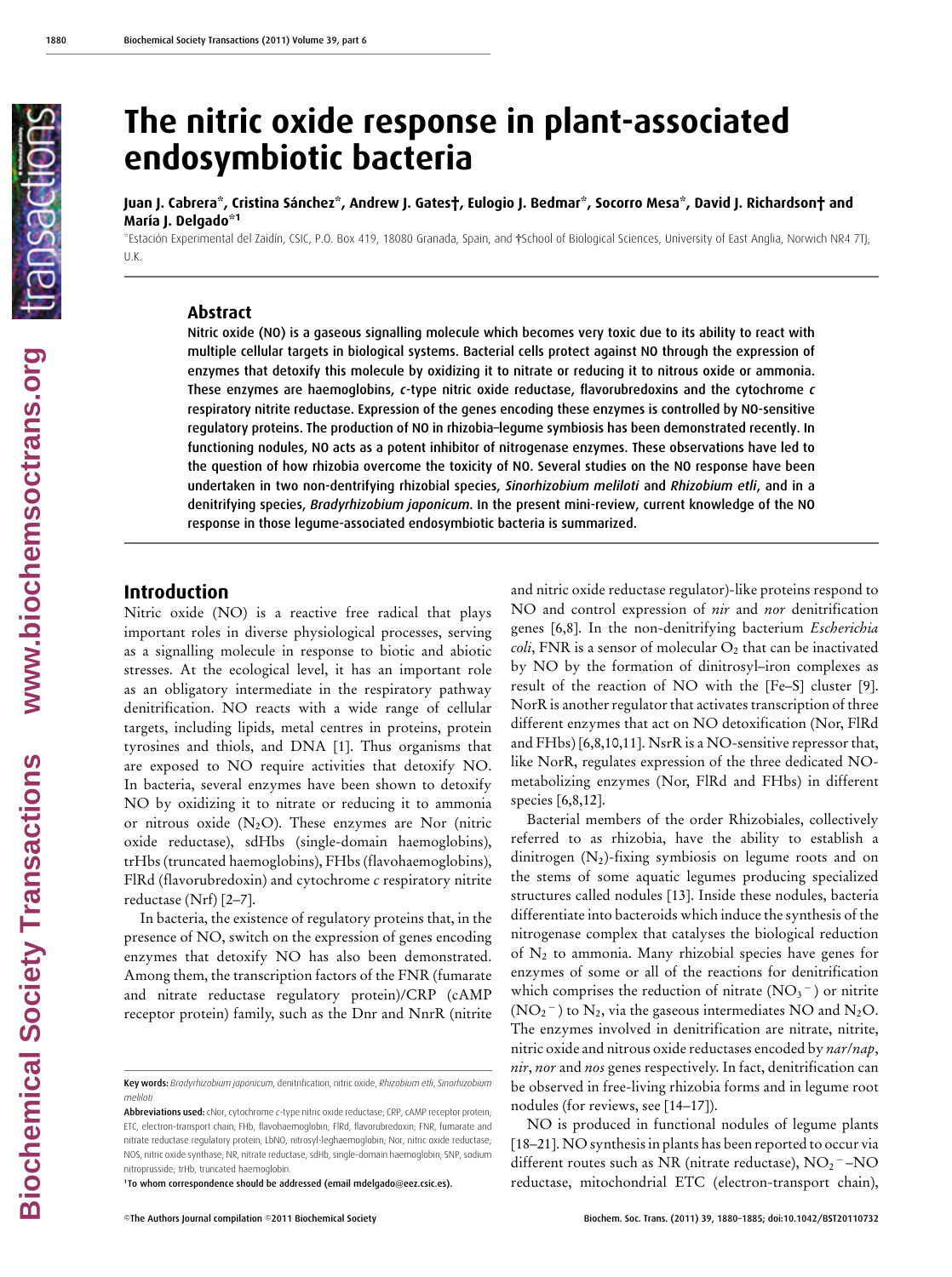NOS (nitric oxide synthase)-like, non-enzymatic reduction and, potentially, as yet unidentified polyamine oxidation pathway (for reviews, see [\[22](#page-5-5)[,23\]](#page-5-6)). In legume plants, a NOS-like activity has been identified in nodules of *Lupinus albus* [\[24\]](#page-5-7). Furthermore, a NOS inhibitor (*N*-methyl-Larginine) impaired NO detection in *Medicago truncatula* nodules [\[18\]](#page-5-3), suggesting that a NOS-like enzyme may participate to NO production in nodules. Recent studies have found that plant NR and the ETC are involved in NO synthesis in *M. truncatula* nitrogen-fixing nodules ([\[25\]](#page-5-8), reviewed in [\[16\]](#page-5-9)). Rhizobial denitrification in the bacteroids is also a likely source of NO in nodules [\[19,](#page-5-10)[21](#page-5-4)[,25\]](#page-5-8). There is increasing evidence of the requirement of NO for an optimal establishment of the *M. truncatula*–*Sinorhizobium meliloti* symbiotic interaction [\[20](#page-5-11)[,26\]](#page-5-12). In N<sub>2</sub>-fixing nodules, a direct inhibition of nitrogenase activity by NO has been demonstrated [\[21](#page-5-4)[,27](#page-5-13)[,28\]](#page-5-14), which suggests that modulation of NO levels in rhizobia might be necessary for an efficient symbiosis. In contrast with all that has been carried out in other bacterial species, the response of rhizobia to the presence of NO has been poorly documented. The present article provides a brief review of what is known so far about the response to NO in *S. meliloti* (Ensifer), *Rhizobium etli* and *Bradyrhizobium japonicum*.

# *Sinorhizobium meliloti*

*S. meliloti* is an alphaproteobacterium able to establish symbiotic associations with legume plants of the genera *Medicago*, *Melilotus* and *Trigonella*, which includes species of great agronomic interest such as alfalfa or the model legume *M. truncatula*. The *S. meliloti* genome consists of three replicons: a 3.65 Mb chromosome, and 1.35 Mb pSymA and 1.68 Mb pSymB megaplasmids. *S. meliloti* contains the complete set of denitrification genes (*nap*, *nirK*, *nor* and *nos*) in pSymA. However, it is considered a partial denitrifying bacterium since it is not able to grow anaerobically with NO3 <sup>−</sup> or NO2 <sup>−</sup> as respiratory substrates. In symbiotic *M. truncatula* nodules, recent findings have demonstrated that *S. meliloti napA* and *nirK* denitrification genes contribute to nitric oxide production [\[25\]](#page-5-8). However, the role of *S. meliloti* denitrification genes under free-living conditions is not known.

A powerful approach to investigating bacterial responses to nitrosative stress is to measure the global changes in gene expression that occur upon exposure to such stress. This has been used to study the nitrosative stress responses of *S. meliloti* [\[29\]](#page-5-15). Transcriptomic analyses showed that approximately 100 genes were up-regulated by NO. At least 70% of those genes up-regulated by NO had been described previously as being induced under microaerobic conditions [\[30\]](#page-5-16). Most of the genes common to the NO and microoxia stimulons are regulated by the two-component system FixLJ (i.e. *nifA*, *fixK* and *smc03253*) [\(Figure 1\)](#page-2-0). The low  $O<sub>2</sub>$  signal is perceived by the FixL histidine kinase that autophosphorylates and then transfers the phosphoryl group to the response regulator FixJ which activates transcription

of FixK and NifA regulators responsible for the activation of *fix* genes (respiration) and  $nif$  genes ( $N_2$  fixation) respectively [\[30\]](#page-5-16). In *S. meliloti*, FixLJ responds to both micro-oxic conditions and the presence of NO [\(Figure 1\)](#page-2-0). It has been shown that FixL can bind ligands other than  $O_2$  such as NO or CO. Although the affinity of FixL is higher for NO than for  $O_2$ , the only molecule able to abolish FixL kinase activity is  $O_2$  [\[31\]](#page-5-17). The higher affinity of FixL for NO than for  $O_2$  could explain the on-state of the kinase in the presence of NO. However, the biological relevance of the FixLJ response to NO in *S. meliloti* remains to be established. *S. meliloti* NnrR is also involved in the NO response. In this bacterium, the FNR/CRP regulators NnrR and FixK are part of two different NO-responsive signalling pathways [\(Figure 1\)](#page-2-0). In the presence of NO, NnrR regulates an operon (*sma1289*–*1294*) whose function is yet unknown [\[32\]](#page-5-18). Recent transcriptomic studies confirmed those findings and identified denitrification genes (*nirK* and *norC*), as well as other genes related to denitrification (*azu1*, *hemN*, *nnrU* and *nnrS*) as NnrR targets [\[29\]](#page-5-15).

Among the genes induced by NO, it is interesting to mention the *hmp* gene encoding a FHb (Hmp) [\[29\]](#page-5-15). Microarray analyses showed that *hmp* is a target of FixJ. However, the involvement of FixK as an intermediate transcriptional activator of this gene needs to be demonstrated. In *S. meliloti*, *hmp* is clearly involved in NO response, because null mutants in this gene displayed a higher sensitivity to NO compared with the wild-type, whereas overexpression of *hmp* enhanced NO resistance [\[29\]](#page-5-15). Furthermore, this gene and NO play a role during the symbiotic interaction between *S. meliloti* and *M. truncatula* because nodules produced by *hmp*-null mutants displayed lower  $N_2$ -fixation efficiency than those produced by the wild-type strain. The Hmp enzyme consists of two domains, an N-terminal haem-binding globin domain and a C-terminal FAD- and NAD(P)H-binding reductase domain, which are both required for NO detoxification. Hmp protects against NO both aerobically and anaerobically. Under anaerobiosis, FHbs have a slow NO reductase activity which converts  $NO$  into  $N_2O$  and might not be sufficient to protect against NO [\[33\]](#page-5-19). In the presence of  $O<sub>2</sub>$ , the enzyme, using an electron from NAD(P)H delivered via the flavin protein, catalyses a denitrosylase ('dioxygenase') reaction in which NO is stoichiometrically converted into  $NO<sub>3</sub>$  [\[34,](#page-5-20)[35\]](#page-5-21). Because micro-oxic conditions prevail inside nodules, detoxification of NO by Hmp could lead to the formation of either  $NO<sub>3</sub>^-$  or  $N<sub>2</sub>O$ , which may enter the denitrification pathway. These results propose the *S. meliloti* FHb as a significant NO-detoxifying protein in *M. truncatula* nodules which, together with plant haemoglobins, might participate in limiting NO toxicity inside nodules.

## *Rhizobium etli*

*R. etli* establishes symbiotic associations with plants of the *Phaseolus* genus. The genome of *R. etli* CFN42 contains a chromosome and six large plasmids (pCFN42a to pCFN42f)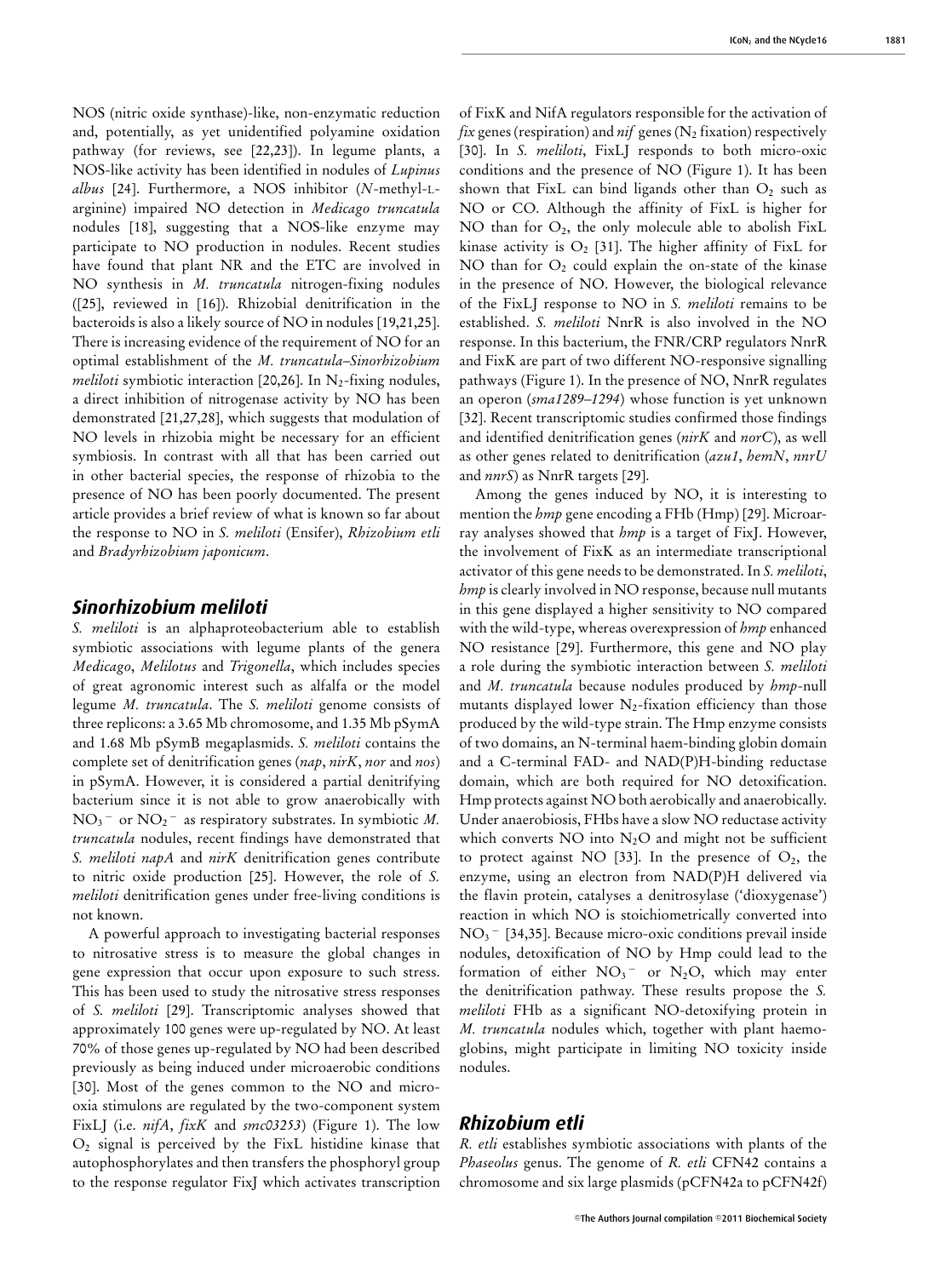

<span id="page-2-0"></span>**Figure 1** NO signalling regulatory cascades in *S. meliloti*, *R. etli* and *B. japonicum* Schemes are based on data from [\[16\]](#page-5-9).

whose sizes range from 184.4 to 642.5 kb [\[36\]](#page-5-22). Plasmid d corresponds to the symbiotic one (pSym) and contains several genes involved in nodulation and  $N_2$ -fixation processes. However, some important regulatory elements, such as *fixL* and *fixJ*, are not encoded on this replicon. In *R. etli*, it is the largest plasmid, pCFN42f, which includes regulatory genes such as *fixK* and the *fixL*. In contrast with *S. meliloti* or *B. japonicum*, the transcriptional activator with functional homology with FixJ remains to be described in *R. etli*. Plasmid pCFN42f also contains a gene cluster with some denitrification genes such as *nirK*, *norCBQD* and *azuPf* coding for a copper-containing nitrite reductase, a cNor (cytochrome *c*-type nitric oxide reductase) and pseudoazurin respectively [\[36](#page-5-22)[,37\]](#page-5-23). In the *nirK*–*norC* region is also located the *nnrR* gene which encodes NnrR, the FNRtype transcriptional regulator of denitrification genes.

*R. etli* lacks part of the denitrification pathway (*nap* or *nar* and *nos* genes) and is unable to use  $NO<sub>3</sub>$ <sup>-</sup> for respiration and lacks NR activity. In contrast, it shows NR activity and  $NO<sub>2</sub>$  = uptake under anaerobic conditions which are highly diminished in a *nirK* mutant [\[38\]](#page-5-24). The presence of NirKand NorC-coding regions in this bacterium suggests an NOdetoxifying role for these enzymes, preventing accumulation of NO inside the free-living cells or in the nodules.

Recently, Gómez-Hernández et al. [\[39\]](#page-5-25) have demonstrated the *in vivo* relevance of the enzymes encoded by the *nirK* and *norC* genes by exploring the response of the corresponding mutants to both  $NO_2^-$  and to NO generators, such as SNP (sodium nitroprusside). Under microaerobic conditions, a *nirK*-deficient strain was unable to produce NO from NO<sub>2</sub>  $^$ and a *norC* mutant was defective in NO consumption activity, compared with wild-type cells. Moreover, the *norC* mutant

©The Authors Journal compilation ©2011 Biochemical Society

failed to grow under microaerobic conditions in the presence of 100  $\mu$ M SNP or 30  $\mu$ M NaNO<sub>2</sub>. These data clearly indicate that *R. etli* NorC is required *in vivo* to detoxify NO under free-living conditions.

In *R. etli*, microaerobic expression of *nirK* and *norC* promoters requires a functional FixKf, whereas the response to NO is mediated by NnrR [\(Figure 1\)](#page-2-0). In contrast with *S. meliloti*, where *nirK* and *norC* are fully dependent on NnrR, in *R. etli* full expression of *norC* in response to nitrogen oxides and microaerobiosis requires the presence of FixKf and NnrR, but microaerobic expression of *nirK* is still observed in an *nnrR* mutant background. Although NnrR and FixK are part of two different NO-responsive signalling pathways in *S. meliloti*, in *R. etli* microaerobic expression of *nnrR* is controlled by FixKf [\(Figure 1\)](#page-2-0). Additionally, the  $N_2$ -fixation regulator NifA has a negative effect on the transcription of the *nirK* operon [\[39\]](#page-5-25).

Expression of *nirK* and *norC* genes has been observed in common bean (*Phaseolus vulgaris*) nodules by using qRT-PCR (quantitative real-time PCR). NO production has been shown in common bean nodules by measuring LbNO (nitrosyl-leghaemoglobin) complexes. As has been demonstrated previously in soya bean (*Glycine max*) nodules, bacterial NirK is an important contributor to the formation of NO in common bean nodules in response to  $NO<sub>3</sub><sup>-</sup>$ , since levels of LbNO complexes in nodules exposed to NO3 <sup>−</sup> increased in those produced by the *norC* mutant, but decreased in *nirK* nodules compared with LbNO levels detected in wild-type nodules [\[39\]](#page-5-25). Interestingly, the  $\rm NO_3$  – induced decline in nitrogenase-specific activity observed in both the wild-type and the *norC* nodules was not detected in *nirK* nodules.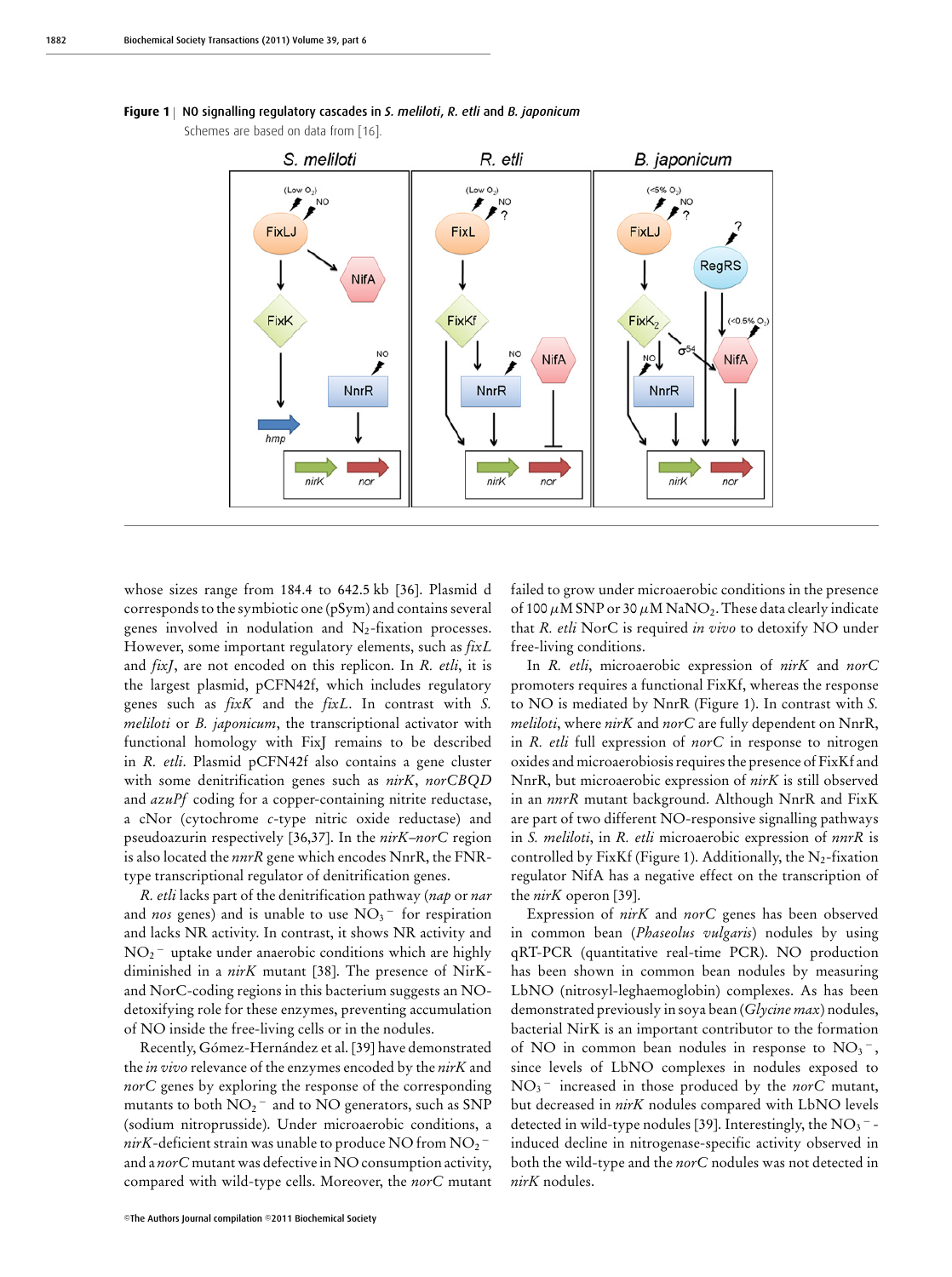## *Bradyrhizobium japonicum*

*B. japonicum* is able to establish symbiotic associations with leguminous plants, including soya bean. Unlike the previous two examples, *B. japonicum* itself is a denitrifying organism, capable of growing anaerobically with  $NO<sub>3</sub>$ <sup>-</sup> as a terminal electron acceptor and of reducing  $NO<sub>3</sub>$ <sup>-</sup> to  $N<sub>2</sub>$ . In this bacterium, denitrification depends on the *napEDABC*, *nirK*, *norCBQD* and *nosRZDFYLX* genes encoding the nitrate, nitrite, nitric oxide and nitrous oxide reductases respectively [\[14\]](#page-5-1). *B. japonicum norC* or *norB* mutants are defective in anaerobic growth under  $NO<sub>3</sub>$ <sup>-</sup>-respiring conditions and accumulate NO [\[21,](#page-5-4)[40\]](#page-5-26), suggesting that the cNor is physiologically important for NO detoxification.

In *B. japonicum,* expression of *nor* genes in response to microaerobic conditions and  $NO<sub>3</sub>$ <sup>-</sup> or a derived nitrogen oxide is controlled by a sophisticated regulatory network consisting of two linked regulatory cascades, the FixLJ/FixK<sub>2</sub>–NnrR and the RegSR/NifA systems [\[41\]](#page-5-27). In common with *R. etli*, but in contrast with *S. meliloti*, *B. japonicum* NnrR is under the control of  $Fix K_2$  [\[42\]](#page-5-28). Thus NnrR expands the FixLJ/Fix $K_2$  regulatory cascade by an additional control level, which integrates the nitrogen oxide signal required for maximal induction of denitrification genes [\(Figure 1\)](#page-2-0). As observed in *R. etli*, the *B. japonicum nirK* and *nor* promoters exhibit slight differences with regard to their dependence on NnrR [\[42\]](#page-5-28). Whereas induction of *nor* genes is abolished completely in the absence of a functional *nnrR* gene, microaerobic induction of *nirK* is retained in a *nnrR* mutant. Maximal expression of *nirK* and *nor* genes in *B. japonicum* also needs the NifA regulatory protein [\[43\]](#page-5-29). In contrast, this regulator in *R. etli* has a negative effect on the expression of the *nirK* operon. These observations indicate that modulation of denitrification genes by NifA is different in denitrifying and non-denitrifying rhizobial species. Very recently, it has been shown that expression of *B. japonicum norC* is controlled by the response regulator RegR, a member of the family of two-component regulatory redox-responsive proteins present in a large number of Alphaproteobacteria [\[41\]](#page-5-27). However, the mechanism involved in the control of *B. japonicum* denitrification by RegSR is yet unknown.

In contrast with *P. vulgaris*–*R. etli* symbiosis, inoculation of NO3 <sup>−</sup> -treated soya bean plants with a *B. japonicum norC* mutant does not affect the level of NO and LbNO complexes within nodules, so there must be other systems that remove NO in the nodule [\[44\]](#page-5-30). Recent findings have demonstrated that hypoxic conditions provoked by flooding are required to demonstrate a role of *B. japonicum* cNor in NO reduction in nodules [\[21\]](#page-5-4).

To identify other NO-detoxifying systems in *B. japonicum*, a search on the *B. japonicum* USDA110 genome sequence [\(http://genome.kazusa.or.jp/rhizobase/\)](http://genome.kazusa.or.jp/rhizobase/) was performed. This revealed a putative sdHb, Bjgb, encoded by the gene *blr2807*, which has a high identity with sdHbs from *Vitreoscilla stercoraria* and *Campylobacter jejuni* which are implicated in NO detoxification [\[2,](#page-4-1)[45,](#page-5-31)[46\]](#page-5-32). *B. japonicum blr2807* is included in a gene cluster containing a putative ABC (ATP-binding cassette)-nitrate transporter, (*blr2803-*

#### <span id="page-3-0"></span>**Figure 2** Growth curves of wild-type and mutant *B. japonicum* under microaerobic conditions

Microaerobic (2% O2) growth curves of wild-type *B. japonicum* USDA110 (**A**), and the *norC* (**B**) and *bjgb* (**C**) mutants in Bergersen minimum medium in the absence  $(\blacklozenge)$ , and the presence of 0.5 mM SNP  $(\square)$ or 1 mM SNP  $(\Delta)$ . NO was added at the time indicated by the arrow and the results are means  $\pm$  S.D. representative of three independent experiments.  $0.0 =$  attenuance  $(D_{600})$ .



*5*), a nitrite extrusion protein (*blr2806*), a putative FADand NAD(P)H-binding reductase protein (*blr2808*) and the large catalytic subunit, NasA, from the assimilatory nitrate reductase (*blr2809*) [\[47\]](#page-5-33). In order to investigate the involvement of Bjgb in the NO response, we constructed a deletion mutant lacking the *blr2807* gene and tested its sensitivity to the NO donor SNP. The sensitivity of the *bjgb* mutant to SNP was compared with that of a *norC* mutant and the wild-type strain. Addition of SNP after 24 h of growth under microaerobic conditions (2%  $O_2$ ) led to a transient arrest of cell growth in wild-type cells which was restored after 24 h [\(Figure 2A](#page-3-0)). However, the *norC* or the *bjgb* mutants showed a substantially longer period of microaerobic growth inhibition of ∼72 h after addition of either 0.5 or 1 mM SNP to the cultures [\(Figures 2B](#page-3-0) and 2C). These results revealed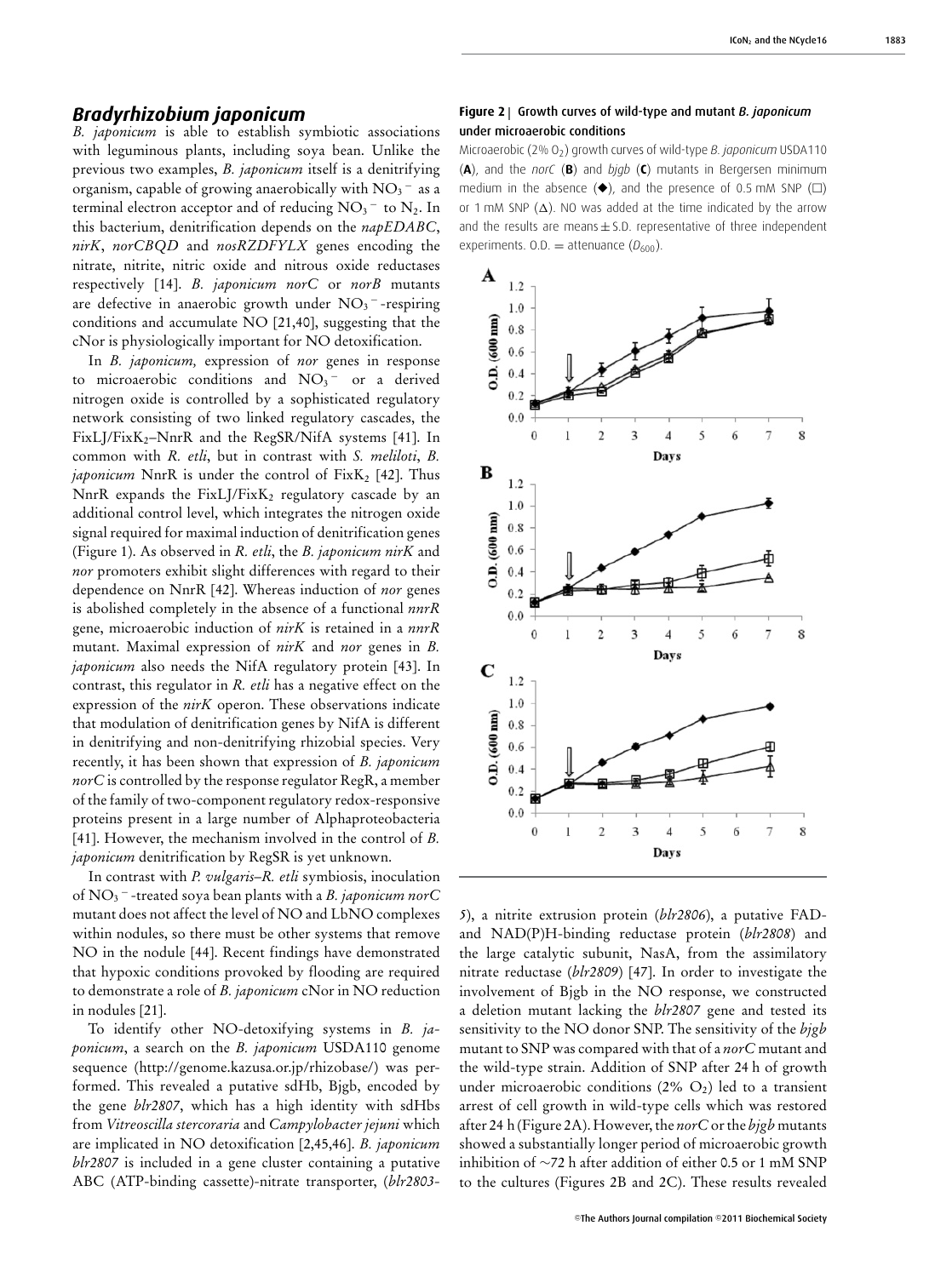#### <span id="page-4-9"></span>Table 1 | Expression data of *B. japonicum blr2803-blr2809* genes in cells grown under different O<sub>2</sub> concentrations

Gene nomenclature and protein description is according to Kaneko et al. [\[51\]](#page-5-34). Normalized signal intensities were detected in transcriptomics experiments of *B. japonicum* cells grown under free-living, oxic (21% O<sub>2</sub>), micro-oxic (0.5% O<sub>2</sub>) and anoxic conditions with nitrate [\[48](#page-5-35)[,50\]](#page-5-36)

| Gene    | <b>Description</b>                           | Signal intensities (mean $\pm$ S.D.) |             |              |
|---------|----------------------------------------------|--------------------------------------|-------------|--------------|
|         |                                              | 0xic                                 | Micro-oxic  | Anoxic       |
| blr2803 | ABC transporter nitrate-binding protein      | $152 + 57$                           | $129 + 43$  | $364 + 97$   |
| blr2804 | ABC transporter permease protein             | $160 + 75$                           | $158 + 40$  | $787 + 73$   |
| blr2805 | ABC transporter ATP-binding protein          | $152 + 64$                           | $129 + 32$  | $312 \pm 86$ |
| blr2806 | Nitrite extrusion protein                    | $76 + 21$                            | $78 + 32$   | $780 + 287$  |
| blr2807 | SdHb (Bjgb)                                  | $98 + 28$                            | $124 + 56$  | $390 + 111$  |
| blr2808 | FAD- and NAD(P)H-binding reductase           | $70 + 9$                             | $21 \pm 36$ | $179 \pm 66$ |
| blr2809 | Assimilatory nitrate reductase large subunit | $105 + 52$                           | $74 + 96$   | $309 + 82$   |

the importance of cNor and Bjgb for NO detoxification in *B. japonicum* under free-living conditions. The symbiotic properties of the *bjgb* mutant on soya bean plants grown under normoxic or hypoxic conditions are currently under investigation.

Similarly to other bacterial Hbs, Bjgb might express NO reductase activity to  $N_2O$  or denitrosylase ('dioxygenase') activity to  $NO<sub>3</sub>$ <sup>-</sup> under micro-oxic free-living conditions or inside the nodules. For both activities, electrons from NAD(P)H might be delivered via the flavin protein encoded by *blr2808.* However, the contribution of those activities as well as the role of *blr2808* (FAD-protein) in NO detoxification needs to be demonstrated.

We have performed a comparative analysis of expression of the *blr2803*–*blr2809* gene cluster by looking at previous genome-wide transcription profiling of *B. japonicum* cells grown oxically, micro-oxically  $(0.5\% \text{ O}_2)$  or anoxically with  $NO<sub>3</sub>$  [\[48](#page-5-35)[–50\]](#page-5-36). We found that expression of these genes is significantly induced (∼2–10-fold) in cells grown anoxically in comparison with cells grown oxically or micro-oxically [\(Table 1\)](#page-4-9). The basal expression of *blr2807* under microoxic conditions supports the phenotypic results showed in [Figure 2,](#page-3-0) and suggests a role for this gene in NO detoxification under micro-oxic conditions. The putative involvement of *blr2807* in NO detoxification under denitrifying conditions is, at the moment, unknown.

Putative FNR-type binding sites are present in the promoter regions of the gene cluster containing *blr2807* (results not shown), indicating that low  $O_2$  concentrations are required to induce the expression of the *blr2803*–*blr2809* gene cluster. Since maximal expression of this gene cluster was observed under  $NO<sub>3</sub>$ <sup>-</sup>-dependent anaerobic growth conditions, we might speculate that  $NO<sub>3</sub>$ <sup>-</sup> or a nitrogen oxide derived from its reduction are also required to induce expression of *blr2803*–*blr2809* genes. The regulation of this gene cluster is currently under investigation.

## **Funding**

This work was supported by Junta de Andalucıa [grant number CVI-3177] and the Ministerio de Ciencia e Innovación [grant

©The Authors Journal compilation ©2011 Biochemical Society

number AGL2010-18607] and partially funded by Fondo Europeo de Desarrollo Regional and by Ciencia y Tecnología para el Desarrollo [grant number 107PICO312]. Support from the Junta de Andalucía [grant number BIO-275] is also acknowledged. J.J.C. was supported by a fellowship from the Consejo Superior de Investigaciones Científicas, programme JAE-Predoc.

#### **References**

- <span id="page-4-0"></span>1 Hughes, M.N. (2008) Chemistry of nitric oxide and related species. Methods Enzymol. **436**, 3–19
- <span id="page-4-1"></span>2 Mills, P.C., Rowley, G., Spiro, S., Hinton, J.C.D. and Richardson, D.J. (2008) A combination of cytochrome *c* nitrite reductase (NrfA) and flavorubredoxin (NorV) protects *Salmonella enterica* serovar Typhimurium against killing by NO in anoxic environments. Microbiology **154**, 1218–1228
- 3 Pittman, M.S., Elvers, K.T., Lee, L., Jones, M.A., Poole, R.K., Park, S.F. and Kelly, D.J. (2007) Growth of *Campylobacter jejuni* on nitrate and nitrite: electron transport to NapA and NrfA via NrfH and distinct roles for NrfA and the globin Cgb in protection against nitrosative stress. Mol. Microbiol. **63**, 575–590
- 4 Poole, R.K. (2005) Nitric oxide and nitrosative stress tolerance in bacteria. Biochem. Soc. Trans. **33**, 176–180
- 5 Pullan, S.T., Monk, C.E., Lee, L. and Poole, R.K. (2008) Microbial responses to nitric oxide and nitrosative stress: growth, "omic," and physiological methods. Methods Enzymol. **437**, 499–519
- <span id="page-4-3"></span>6 Spiro, S. (2011) Nitric oxide metabolism: physiology and regulatory mechanisms. In Nitrogen Cycling in Bacteria (Moir, J., ed.), pp. 177–197, Caister Academic Press, Norwich
- <span id="page-4-2"></span>7 van Wonderen, J.H., Burlat, B., Richardson, D.J., Cheesman, M.R. and Butt, J.N. (2008) The nitric oxide reductase activity of cytochrome *c* nitrite reductase from *Escherichia coli*. J. Biol. Chem. **283**, 9587–9594
- <span id="page-4-4"></span>8 Spiro, S. (2007) Regulators of bacterial responses to nitric oxide. FEMS Microbiol. Rev. **31**, 193–211
- <span id="page-4-5"></span>9 Cruz-Ramos, H., Crack, J., Wu, G., Hughes, M.N., Scott, C., Thomson, A.J., Green, J. and Poole, R.K. (2002) NO sensing by FNR: regulation of the *Escherichia coli* NO-detoxifying flavohaemoglobin, Hmp. EMBO J. **21**, 3235–3244
- <span id="page-4-6"></span>10 Tucker, N.P., D'Autréaux, B., Yousafzai, F.K., Fairhurst, S.A., Spiro, S. and Dixon, R. (2008) Analysis of the nitric oxide-sensing non-heme iron center in the NorR regulatory protein. J. Biol. Chem. **283**, 908–918
- <span id="page-4-7"></span>11 Tucker, N.P., Ghosh, T., Bush, M., Zhang, X. and Dixon, R. (2010) Essential roles of three enhancer sites in  $\sigma^{54}$ -dependent transcription by the nitric oxide sensing regulatory protein NorR. Nucleic Acids Res. **38**, 1182–1194
- <span id="page-4-8"></span>12 Tucker, N.P., Le Brun, N.E., Dixon, R. and Hutchings, M.I. (2010) There's NO stopping NsrR, a global regulator of the bacterial NO stress response. Trends Microbiol. **18**, 149–156